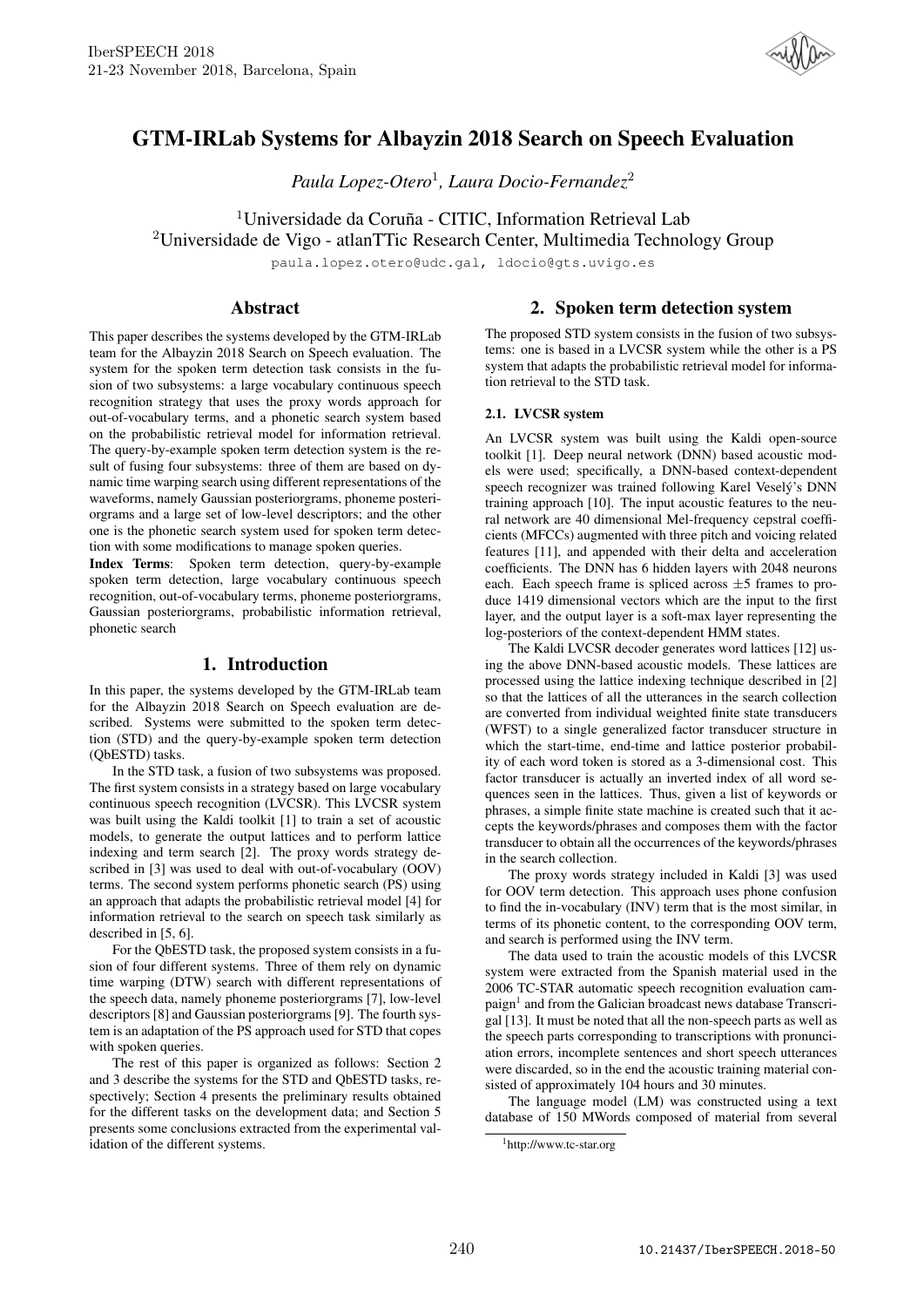sources (transcriptions of European and Spanish Parliaments from the TC-STAR database, subtitles, books, newspapers, online courses and transcriptions of the Mavir sessions included in the development set $2$  [14]). Specifically, two fourgram-based language models were trained following the Kneser-Ney discounting strategy using the SRILM toolkit [15], and the final LM was obtained by mixing both LMs using the SRILM static n-gram interpolation functionality. One of the LMs was trained using the RTVE2018 subtitles data provided for the Albayzin 2018 Text-to-Speech challenge and the other LM was built using the other text corpora. The LM vocabulary size was limited to the most frequent 300K words and, for each search task, the set of OOV keywords were removed from the language model.

### 2.2. PS system

A system based on phonetic search following the probabilistic retrieval model for information retrieval was developed for the STD task:

- Indexing. First, the phone transcription of each document is obtained, and then the documents are indexed in terms of phone n-grams of different size [16, 5]. According to the probabilistic retrieval model, each document is represented by means of a language model [4]. In this case, given that the phone transcriptions have errors, several hypotheses for the best transcription are used to improve the quality of the language model [6]. The start time and duration of each phone are also stored in the index.
- Search. First, a phonetic transcription of the query is obtained using the grapheme-to-phoneme model for Spanish included in Cotovia [17]. Then, the query is searched within the different indices, and a score for each document is computed following the query likelihood retrieval model [18]. It must be noted that this model sorts the documents according to how likely they contain the query, but the start and end times of the match are required in this task. To obtain these times, the phone transcription of the query is aligned to that of the document by computing their minimum edit distance, and this allows the recovery of the start and end times since they are stored in the index. In addition, the minimum edit distance is used to penalize the score returned by the query likelihood retrieval model as described in [6].

The minimum and maximum size of the n-grams were set to 1 and 5, respectively, according to [5]. The different hypotheses for the phone transcriptions of the documents were extracted from the phone lattice obtained employing the LVCSR system described above, and the number of hypotheses to be used for indexing was empirically set to 40. Indexing and search were performed using Lucene<sup>3</sup>.

### 2.3. Fusion

Discriminative calibration and fusion were applied in order to combine the outputs of the different STD systems [19]. The global minimum score produced by the system for all queries was used to hypothesize the missing scores. After normalization, calibration and fusion parameters were estimated by logistic regression on a development dataset in order to obtain improved discriminative and well-calibrated scores [20]. Calibration and fusion training was performed using the Bosaris toolkit [21].

## 3. Query-by-example spoken term detection system

The primary system submitted for the QbESTD evaluation consists in the fusion of four systems. Three of those systems follow the same scheme: first, feature extraction is performed in order to represent the queries and documents by means of feature vectors; then, the queries are searched within the documents using a search approach based on DTW; finally, a score normalization step is performed. The other system is an adaptation of the PS system described above to the QbESTD task.

### 3.1. DTW-based systems

#### *3.1.1. Speech representation*

Three different approaches for speech representation were used; given a query  $Q$  with  $n$  frames (and equivalently, a document D with m frames), these representations result in a set  $Q =$  $\{q_1, \ldots, q_n\}$  of n vectors of dimension U (and equivalently, a set  $D = \{d_1, \ldots, d_m\}$  of m vectors of dimension U):

- Phoneme posteriorgram (PhnPost). One subsystem relies on phoneme posteriorgrams [7] for speech representation: given a speech document and a phoneme recogniser with U phonetic units, the a posteriori probability of each phonetic unit is computed for each time frame, leading to a set of vectors of dimension U that represent the probability of each phonetic unit at every time instant. The English (EN) phone decoder developed by the Brno University of Technology was used to obtain phoneme posteriorgrams; in this decoder, each phonetic unit has three different states and a posterior probability is output for each of them, so they were combined in order to obtain one posterior probability for each unit [22]. After obtaining the posteriors, a Gaussian softening was applied in order to have Gaussian distributed probabilities [23].
- Low-level descriptors (LLD). A large set of features, summarised in Table 1, was used to represent the queries and documents; these features, obtained using the OpenSMILE feature extraction toolkit [24], were extracted every 10 ms using a 25 ms window, except for F0, probability of voicing, jitter, shimmer and HNR, for which a 60 ms window was used.
- Gaussian posteriorgram (GP). Gaussian posteriorgrams [9] were used to represent the audio documents and queries. Given a Gaussian mixture model (GMM) with  $U$  Gaussians, the a posteriori probability of each Gaussian is computed for each time frame, leading to a set of vectors of dimension U that represent the probability of each Gaussian at every time instant. In this system, 19 MFCCs were extracted from the waveforms, accompanied with their energy, delta and acceleration coefficients. Feature extraction and Gaussian posteriorgram computation were performed using the Kaldi toolkit [1]. The GMM was trained using MAVIR training and development data, as well as RTVE development recordings.

<sup>2</sup>http://cartago.lllf.uam.es/mavir/index.pl?m=descargas

<sup>3</sup>http://lucene.apache.org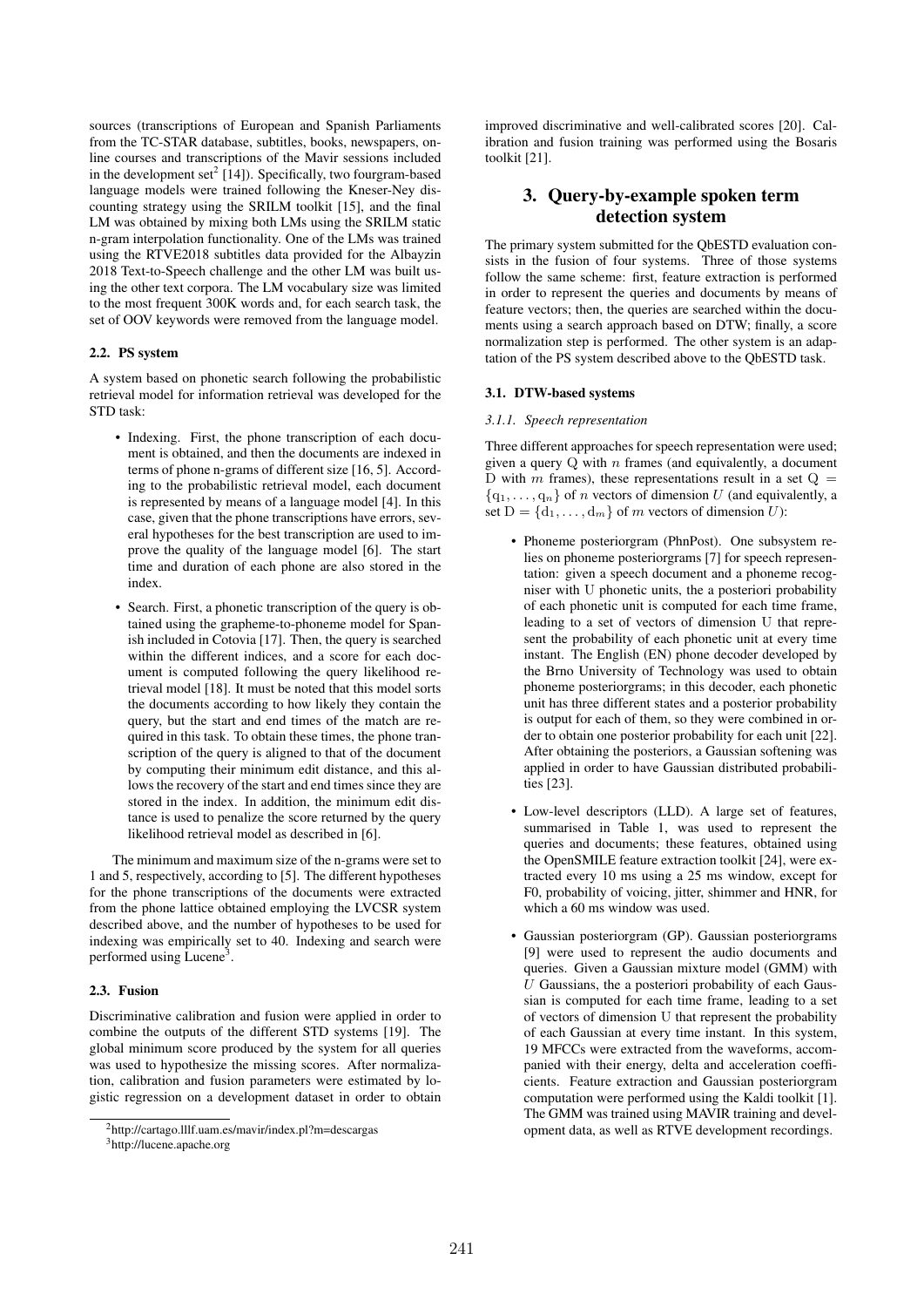Table 1: *Acoustic features used in the proposed search on speech system.*

| Description                                                            | # features     |
|------------------------------------------------------------------------|----------------|
| Sum of auditory spectra                                                |                |
| Zero-crossing rate                                                     |                |
| Sum of RASTA style filtering auditory spectra                          |                |
| Frame intensity                                                        |                |
| Frame loudness                                                         |                |
|                                                                        | 1              |
| Root mean square energy and log-energy                                 | $\overline{c}$ |
| Energy in frequency bands 250-650 Hz (energy 250-650) and 1000-4000 Hz | $\overline{c}$ |
| Spectral Rolloff points at 25%, 50%, 75%, 90%                          | $\overline{4}$ |
| Spectral flux                                                          | 1              |
| Spectral entropy                                                       | 1              |
| Spectral variance                                                      |                |
| Spectral skewness                                                      |                |
| Spectral kurtosis                                                      |                |
| Psychoacoustical sharpness                                             |                |
| Spectral harmonicity                                                   |                |
| Spectral flatness                                                      |                |
| Mel-frequency cepstral coefficients                                    | 16             |
| <b>MFCC</b> filterbank                                                 | 26             |
| Line spectral pairs                                                    | 8              |
| Cepstral perceptual linear predictive coefficients                     | 9              |
| RASTA PLP coefficients                                                 | 9              |
| Fundamental frequency (F0)                                             | 1              |
| Probability of voicing                                                 | 1              |
| Jitter                                                                 | $\overline{c}$ |
| Shimmer                                                                | 1              |
| log harmonics-to-noise ratio (logHNR)                                  | 1              |
| LCP formant frequencies and bandwidths                                 | 6              |
| Formant frame intensity                                                |                |
| <b>Deltas</b>                                                          | 102            |
| Total                                                                  | 204            |
|                                                                        |                |

#### *3.1.2. Search algorithm*

The search stage was carried out using the subsequence DTW (S-DTW) [25] variant of the classical DTW approach. To perform S-DTW, first a cost matrix  $M \in \mathbb{R}^{n \times m}$  must be defined, in which the rows and columns correspond to the query and document frames, respectively:

$$
M_{i,j} = \begin{cases} c(q_i, d_j) & \text{if } i = 0\\ c(q_i, d_j) + M_{i-1,0} & \text{if } i > 0, j = 0\\ c(q_i, d_j) + M^*(i, j) & \text{else} \end{cases}
$$
 (1)

where  $c(q_i, d_j)$  is a function that defines the cost between the query vector  $q_i$  and the document vector  $d_j$ , and

$$
M^*(i, j) = min (M_{i-1,j}, M_{i-1,j-1}, M_{i,j-1})
$$
 (2)

Pearson's correlation coefficient  $r$  [26] was the metric used to define the cost function by mapping it into the interval [0,1] applying the following transformation:

$$
c(q_i, d_j) = \frac{1 - r(q_i, d_j)}{2}
$$
 (3)

Once matrix M is computed, the end of the best warping path between Q and D is obtained as

$$
b^* = \underset{b \in 1,\dots,m}{\arg\min} M(n,b) \tag{4}
$$

The starting point of the path ending at  $b^*$ , namely  $a^*$ , is computed by backtracking, hence obtaining the best warping path  $P(Q, D) = \{p_1, \ldots, p_k, \ldots, p_K\}$ , where  $p_k = (i_k, j_k)$ , i.e. the k-th element of the path is formed by  $q_{i_k}$  and  $d_{j_k}$ , and K is the length of the warping path.

It is possible that a query Q appears several times in a document D, especially if D is a long recording. Hence, not only the best warping path must be detected but also others that are less likely. One approach to overcome this issue consists in detecting a given number of candidate matches  $n_c$ : every time a warping path, that ends at frame  $b^*$ , is detected,  $M(n, b^*)$  is set to  $\infty$  in order to ignore this element in the future.

A score must be assigned to every detection of a query Q in a document D. First, the cumulative cost of the warping path  $M_{n,b*}$  is length-normalized [27] and, after that, z-norm is applied so that all the scores of all the queries have the same distribution [28].

#### 3.2. PS system

The system described in Section 2.2 was also used for QbESTD. Since, in this experimental setup, the queries are spoken, the LVCSR system described in Section 2.1 was used to obtain phone transcriptions of the queries. In this system, the number of transcription hypotheses of the documents was empirically set to 50.

#### 3.3. Fusion

The fusion strategy described in Section 2.3 was used to combine the QbESTD systems described in this section.

### 4. Preliminary Results

The systems described in the previous sections were evaluated in terms of the average term weighted value (ATWV) and maximum term weighted value (MTWV), which are the evaluation metrics defined for Albayzin 2018 evaluation. The results included in this section were achieved using the development data provided by the organizers. Since two different datasets (MAVIR and RTVE) were used for development, and in order to avoid overfitting when choosing the decision threshold, the groundtruth labels of MAVIR and RTVE were joined into a single set (namely MAVIR+RTVE) to compute the decision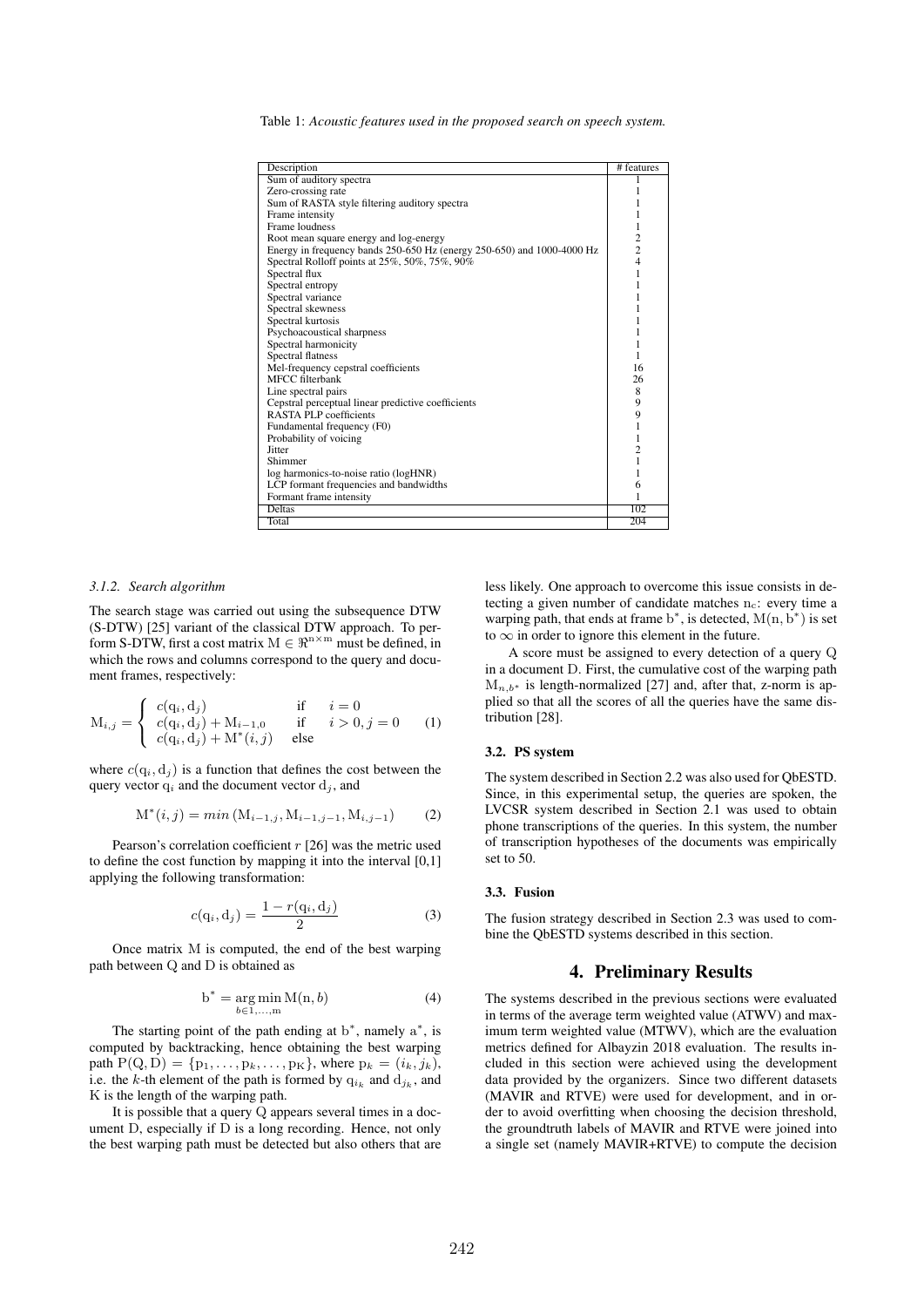Table 2: *STD results on development data*

|                   | <b>MAVIR</b> |             | <b>RTVE</b> |             | <b>MAVIR+RTVE</b> |             |
|-------------------|--------------|-------------|-------------|-------------|-------------------|-------------|
| System            | <b>MTWV</b>  | <b>ATWV</b> | <b>MTWV</b> | <b>ATWV</b> | <b>MTWV</b>       | <b>ATWV</b> |
| $LVCSR$ (con1)    | 0.5314       | 0.5179      | 0.5976      | 0.5798      | 0.5992            | 0.5991      |
| PS (con2)         | 0.4828       | 0.4739      | 0.6286      | 0.5993      | 0.6173            | 0.6167      |
| $LVCSR-NP$ (con3) | 0.5068       | 0.4079      | 0.5801      | 0.5794      | 0.5704            | 0.5700      |
| Fusion (pri)      | 0.5470       | 0.5290      | 0.6550      | 0.6183      | 0.6826            | 0.6791      |

Table 3: *QbESTD results on development data*

|                   | <b>MAVIR</b> |             | <b>RTVE</b> |             | <b>MAVIR+RTVE</b> |             |
|-------------------|--------------|-------------|-------------|-------------|-------------------|-------------|
| System            | <b>MTWV</b>  | <b>ATWV</b> | <b>MTWV</b> | <b>ATWV</b> | MTWV              | <b>ATWV</b> |
| PhnPost (con2)    | 0.1971       | 0.1742      | 0.7145      | 0.7081      | 0.5180            | 0.5160      |
| LLD               | 0.2017       | 0.1774      | 0.7136      | 0.7114      | 0.5156            | 0.5136      |
| GP                | 0.1877       | 0.1628      | 0.6731      | 0.6718      | 0.4856            | 0.4841      |
| PS (con3)         | 0.2383       | 0.2029      | 0.3540      | 0.3528      | 0.3519            | 0.3507      |
| Fusion DTW (con1) | 0.2699       | 0.2649      | 0.7211      | 0.7076      | 0.5471            | 0.5451      |
| Fusion (pri)      | 0.2896       | 0.2470      | 0.7273      | 0.6964      | 0.6195            | 0.6174      |

threshold, which was subsequently applied to each dataset individually.

#### 4.1. STD experiments

Table 2 shows the results achieved using the systems described in Section 2. The Table also includes an additional system, namely LVCSR-NP, which consists in the aforementioned LVCSR without using the proxy words strategy for OOV terms; this means that the LVCSR-NP system does not detect any OOV terms. Comparing LVCSR-NP and LVCSR systems, it can be seen that using the proxy words strategy is beneficial specially when dealing with MAVIR data. The table also shows that the PS system outperforms the LVCSR system on RTVE dataset, and it also leads to a better overall result. The combination of both systems achieves a significant improvement in all the experimental conditions, which suggests that both strategies are strongly complementary.

### 4.2. QbESTD experiments

Table 3 shows the results achieved by the QbESTD systems described in Section 3. The best performance in MAVIR data was achieved with the PS system, which also exhibited the lowest performance in RTVE data. PhnPost and LLD systems achieved almost the same results for RTVE and MAVIR+RTVE data.

The table also displays the results obtained when fusing the three DTW approaches (Fusion DTW) and when fusing the four systems (Fusion). The MTWV is always higher when fusing the four systems but, for the individual datasets, the ATWV is higher when fusing only the DTW systems. Nevertheless, the overall result is better when combining the four systems, so this system was selected as the primary (pri) for this evaluation, while the fusion of the three DTW systems was presented as contrastive (con1).

## 5. Conclusions and future work

This paper presented the systems developed for the STD and QbESTD tasks of Albayzin 2018 Search on Speech evaluation. The STD system consists in a fusion of a LVCSR system with a phonetic search approach based on the probabilistic retrieval model for information retrieval. The LVCSR system relied on the proxy words approach for OOV words, which were also managed by the phonetic search system. The QbESTD system is a fusion of three DTW-based systems with the phonetic search system used in the STD task.

The performance obtained in STD and QbESTD tasks are not straightforwardly comparable because the queries used to compute the evaluation metrics are not the same for both tasks, but the results suggest that spoken queries lead to better results in RTVE dataset. This might be caused by a greater amount of OOV words, so this will be investigated by further analysis of the results.

In future work, a system that combines word-level and phone-level representations with the probabilistic retrieval model for information retrieval will be assessed. This idea is motivated by the fact that, according to the results exhibited in the STD task, the LVCSR and phonetic search systems are strongly complementary, and designing smart combination strategies might improve the performance of logistic regression fusion.

The DTW-based systems for QbESTD used in this paper are language-independent, i.e. the system can be used regardless the language spoken in the recordings. Given that a LVCSR system for Spanish was trained for the STD system, the use of the activations of the LVCSR network will be investigated in future work in order to assess QbESTD performance in a language-dependent setting.

## 6. Acknowledgements

This work has received financial support from i) "Ministerio de Economía y Competitividad" of the Government of Spain and the European Regional Development Fund (ERDF) under the research projects TIN2015-64282-R and TEC2015-65345-P, ii) Xunta de Galicia (projects GPC ED431B 2016/035 and GRC 2014/024), and iii) Xunta de Galicia - "Consellería de Cultura, Educación e Ordenación Universitaria" and the ERDF through the 2016-2019 accreditations ED431G/01 ("Centro singular de investigación de Galicia") and ED431G/04 ("Agrupación estratéxica consolidada").

#### 7. References

- [1] D. Povey, A. Ghoshal, G. Boulianne, L. Burget, O. Glembek, N. Goel, M. Hannemann, P. Motlicek, Y. Qian, P. Schwarz, J. Silovsky, G. Stemmer, and K. Vesely, "The Kaldi speech recognition toolkit," in *IEEE 2011 Workshop on Automatic Speech Recognition and Understanding*. IEEE Signal Processing Society, 2011.
- [2] D. Can and M. Saraclar, "Lattice indexing for spoken term detection." *IEEE Transactions on Audio, Speech and Language Processing*, vol. 19, no. 8, pp. 2338–2347, 2011.
- [3] G. Chen, O. Yilmaz, J. Trmal, D. Povey, and S. Khudanpur, "Using proxies for OOV keywords in the keyword search task," in *IEEE Workshop on Automatic Speech Recognition & Understanding, ASRU*, 2013, pp. 416–421.
- [4] J. Ponte and W. Croft, "A language modeling approach to information retrieval," in *Proceedings of ACM SIGIR*, 1998, pp. 275–281.
- [5] P. Lopez-Otero, J. Parapar, and A. Barreiro, "Efficient query-byexample spoken document retrieval combining phone multigram